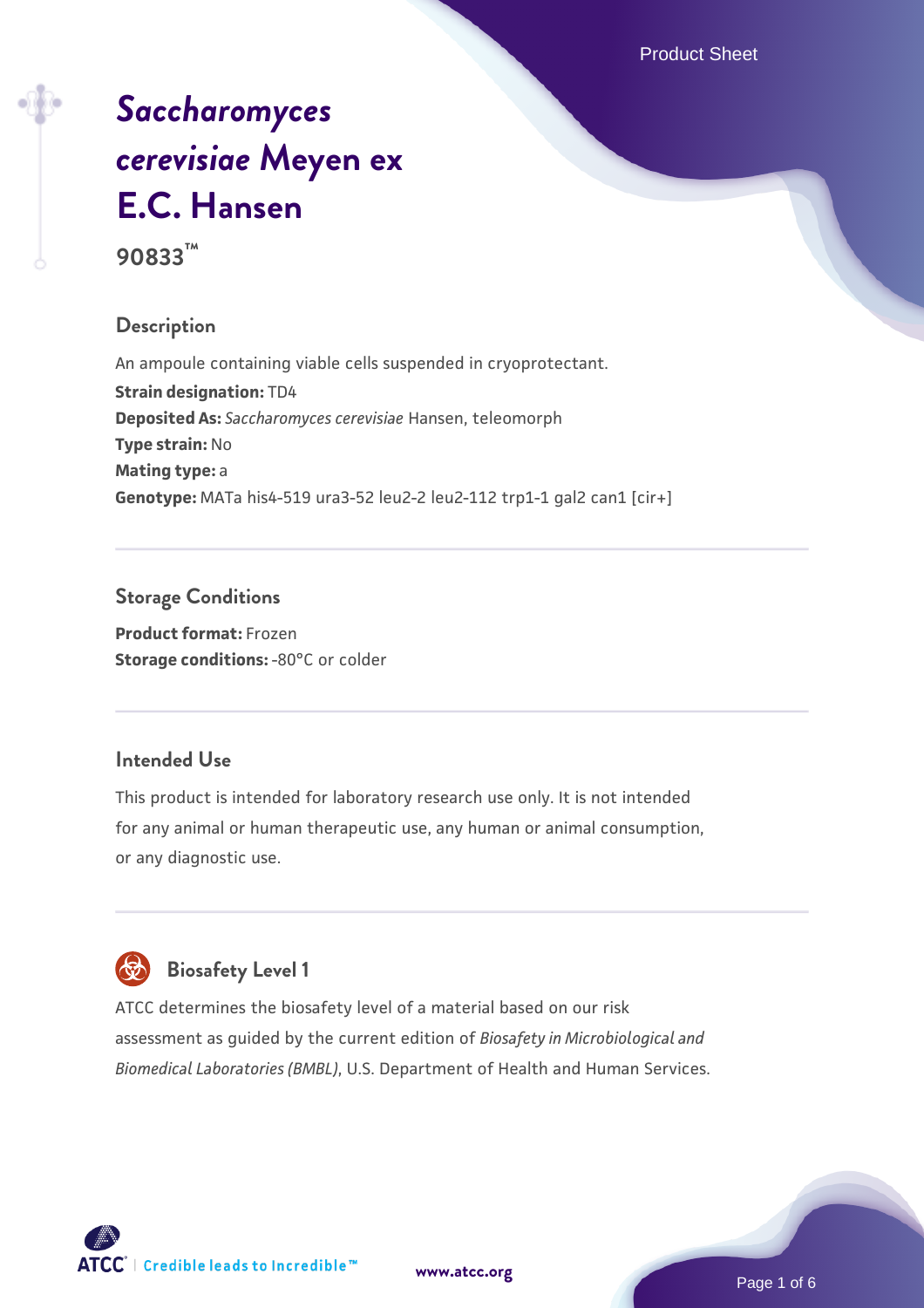#### **[Saccharomyces cerevisiae](https://www.atcc.org/products/90833)** [Meyen ex E.C. Hansen](https://www.atcc.org/products/90833) **90833**

It is your responsibility to understand the hazards associated with the material per your organization's policies and procedures as well as any other applicable regulations as enforced by your local or national agencies.

ATCC highly recommends that appropriate personal protective equipment is always used when handling vials. For cultures that require storage in liquid nitrogen, it is important to note that some vials may leak when submersed in liquid nitrogen and will slowly fill with liquid nitrogen. Upon thawing, the conversion of the liquid nitrogen back to its gas phase may result in the vial exploding or blowing off its cap with dangerous force creating flying debris. Unless necessary, ATCC recommends that these cultures be stored in the vapor phase of liquid nitrogen rather than submersed in liquid nitrogen.

# **Certificate of Analysis**

For batch-specific test results, refer to the applicable certificate of analysis that can be found at www.atcc.org.

# **Growth Conditions**

**Medium:**  [ATCC Medium 1245: YEPD](https://www.atcc.org/-/media/product-assets/documents/microbial-media-formulations/1/2/4/5/atcc-medium-1245.pdf?rev=705ca55d1b6f490a808a965d5c072196) **Temperature:** 25°C

# **Handling Procedures**

**Frozen ampoules** packed in dry ice should either be thawed immediately or stored in liquid nitrogen. If liquid nitrogen storage facilities are not available,

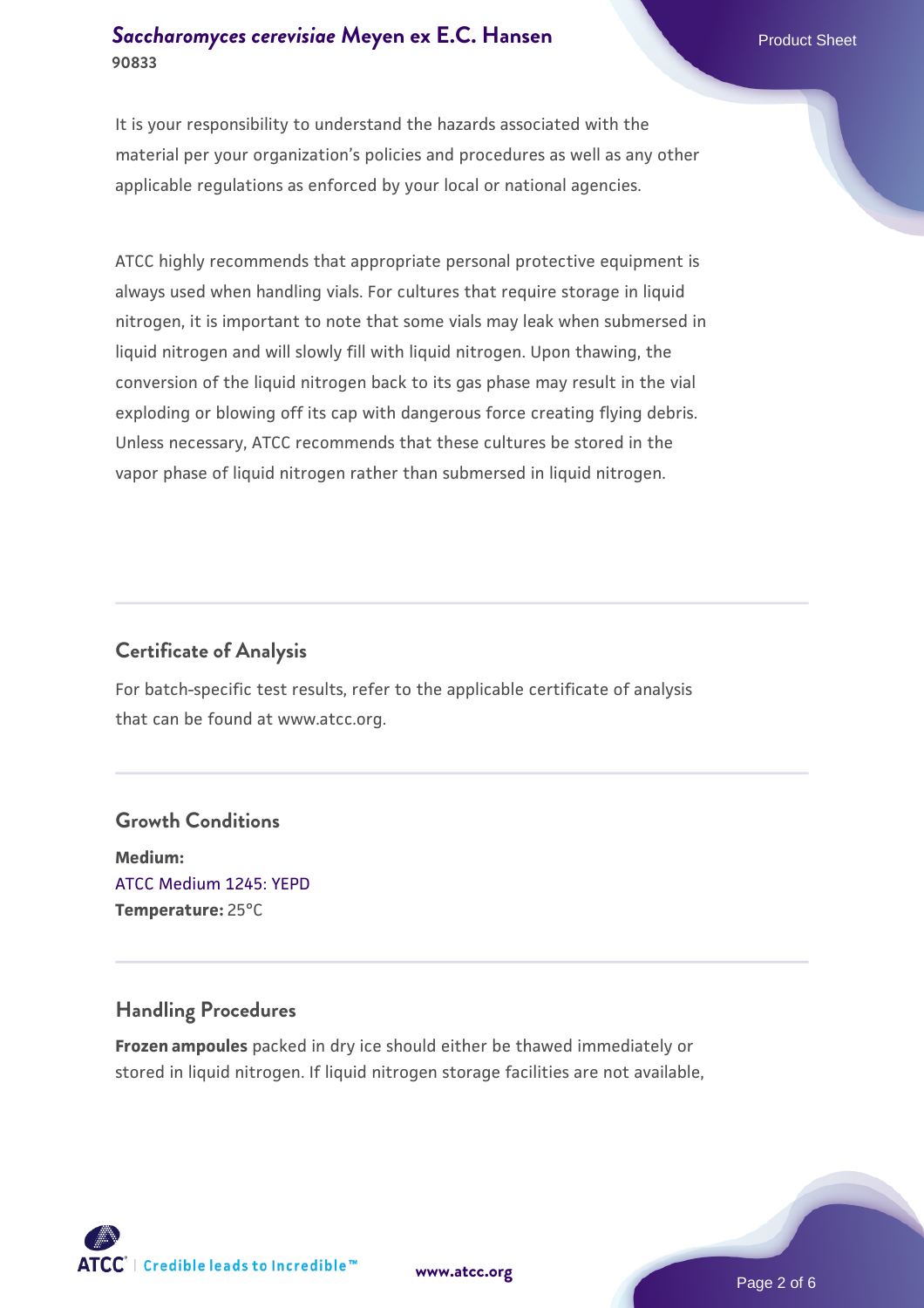#### **[Saccharomyces cerevisiae](https://www.atcc.org/products/90833)** [Meyen ex E.C. Hansen](https://www.atcc.org/products/90833) **90833**

frozen ampoules may be stored at or below -70°C for approximately one week. **Do not under any circumstance store frozen ampoules at refrigerator freezer temperatures (generally -20°C)**. Storage of frozen material at this temperature will result in the death of the culture.

- 1. To thaw a frozen ampoule, place in a **25°C to 30°C** water bath, until just thawed **(approximately 5 minutes)**. Immerse the ampoule just sufficient to cover the frozen material. Do not agitate the ampoule.
- 2. Immediately after thawing, wipe down ampoule with 70% ethanol and aseptically transfer at least 50 µL (or 2-3 agar cubes) of the content onto a plate or broth with medium recommended.
- 3. Incubate the inoculum/strain at the temperature and conditions recommended.
- 4. Inspect for growth of the inoculum/strain regularly for up to 4 weeks. The time necessary for significant growth will vary from strain to strain.

#### **Notes**

Additional information on this culture is available on the ATCC web site at www.atcc.org.

# **Material Citation**

If use of this material results in a scientific publication, please cite the material in the following manner: *Saccharomyces cerevisiae* Meyen ex E.C. Hansen (ATCC 90833)

# **References**

References and other information relating to this material are available at www.atcc.org.

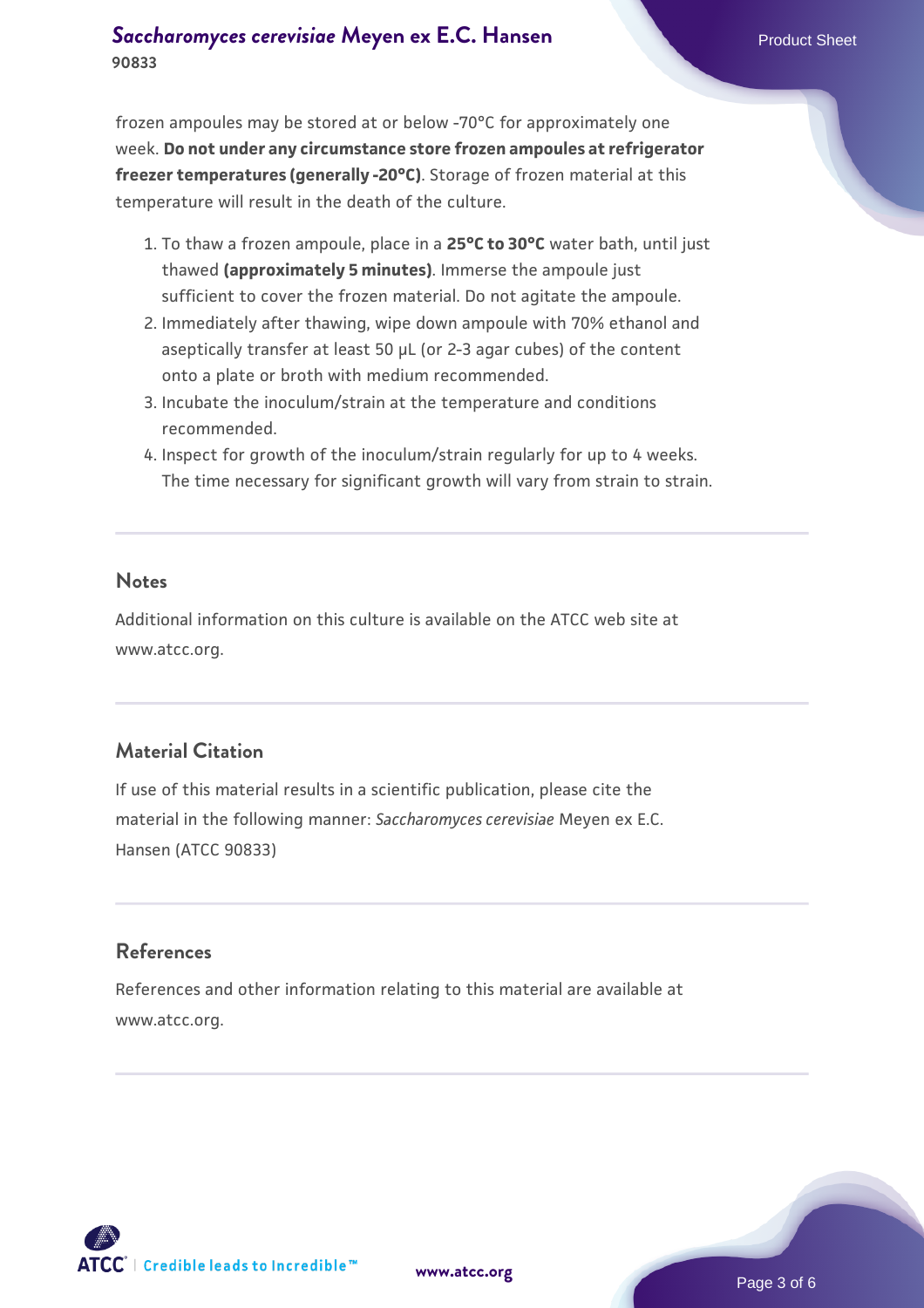#### **Warranty**

The product is provided 'AS IS' and the viability of ATCC® products is warranted for 30 days from the date of shipment, provided that the customer has stored and handled the product according to the information included on the product information sheet, website, and Certificate of Analysis. For living cultures, ATCC lists the media formulation and reagents that have been found to be effective for the product. While other unspecified media and reagents may also produce satisfactory results, a change in the ATCC and/or depositor-recommended protocols may affect the recovery, growth, and/or function of the product. If an alternative medium formulation or reagent is used, the ATCC warranty for viability is no longer valid. Except as expressly set forth herein, no other warranties of any kind are provided, express or implied, including, but not limited to, any implied warranties of merchantability, fitness for a particular purpose, manufacture according to cGMP standards, typicality, safety, accuracy, and/or noninfringement.

#### **Disclaimers**

This product is intended for laboratory research use only. It is not intended for any animal or human therapeutic use, any human or animal consumption, or any diagnostic use. Any proposed commercial use is prohibited without a license from ATCC.

While ATCC uses reasonable efforts to include accurate and up-to-date information on this product sheet, ATCC makes no warranties or representations as to its accuracy. Citations from scientific literature and patents are provided for informational purposes only. ATCC does not warrant that such information has been confirmed to be accurate or complete and the customer bears the sole responsibility of confirming the accuracy and completeness of any such information.

This product is sent on the condition that the customer is responsible for and assumes all risk and responsibility in connection with the receipt, handling,



**[www.atcc.org](http://www.atcc.org)**

Page 4 of 6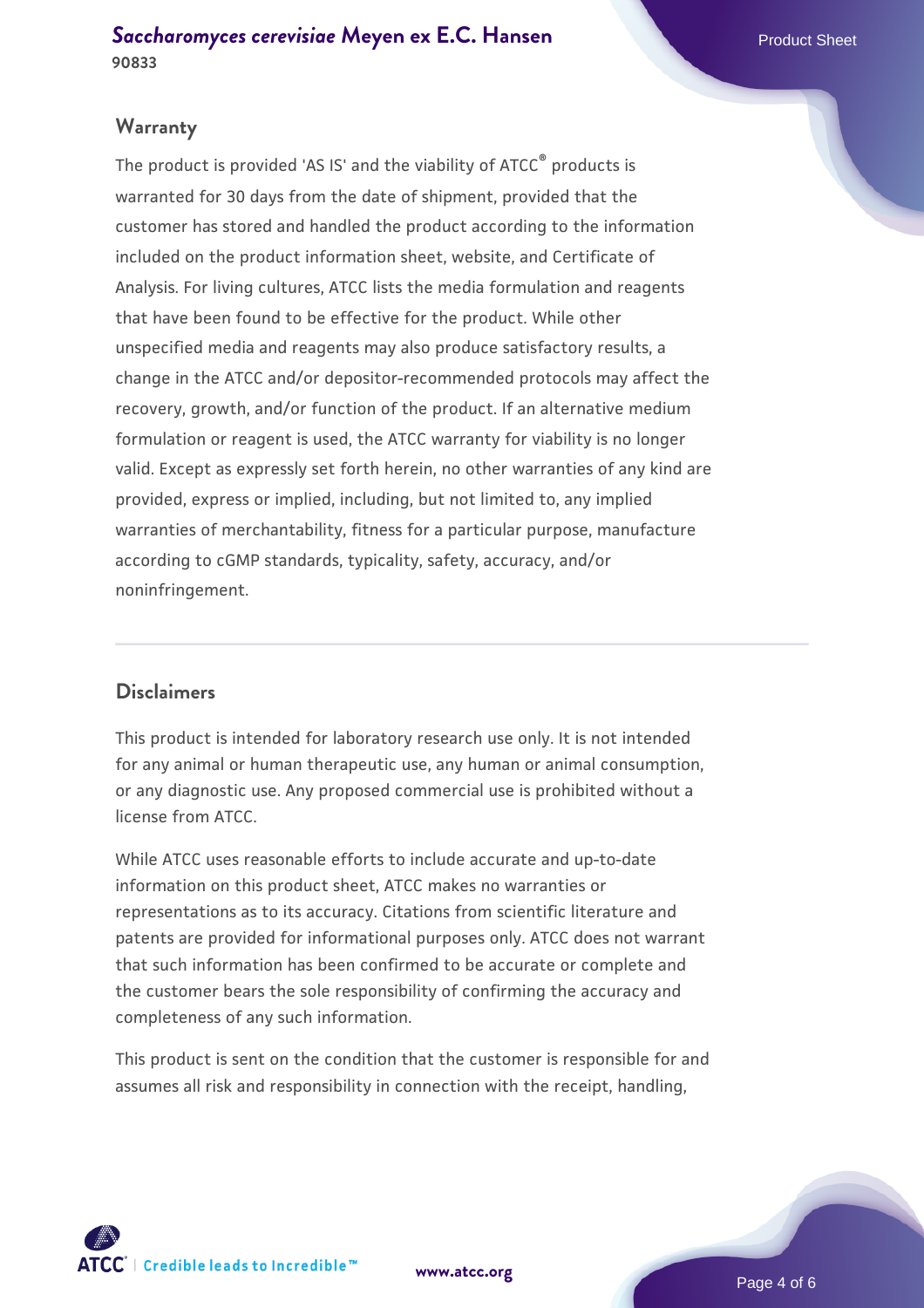storage, disposal, and use of the ATCC product including without limitation taking all appropriate safety and handling precautions to minimize health or environmental risk. As a condition of receiving the material, the customer agrees that any activity undertaken with the ATCC product and any progeny or modifications will be conducted in compliance with all applicable laws, regulations, and guidelines. This product is provided 'AS IS' with no representations or warranties whatsoever except as expressly set forth herein and in no event shall ATCC, its parents, subsidiaries, directors, officers, agents, employees, assigns, successors, and affiliates be liable for indirect, special, incidental, or consequential damages of any kind in connection with or arising out of the customer's use of the product. While reasonable effort is made to ensure authenticity and reliability of materials on deposit, ATCC is not liable for damages arising from the misidentification or misrepresentation of such materials.

Please see the material transfer agreement (MTA) for further details regarding the use of this product. The MTA is available at www.atcc.org.

#### **Copyright and Trademark Information**

© ATCC 2021. All rights reserved.

ATCC is a registered trademark of the American Type Culture Collection.

#### **Revision**

This information on this document was last updated on 2021-05-19

#### **Contact Information**

ATCC 10801 University Boulevard Manassas, VA 20110-2209 USA